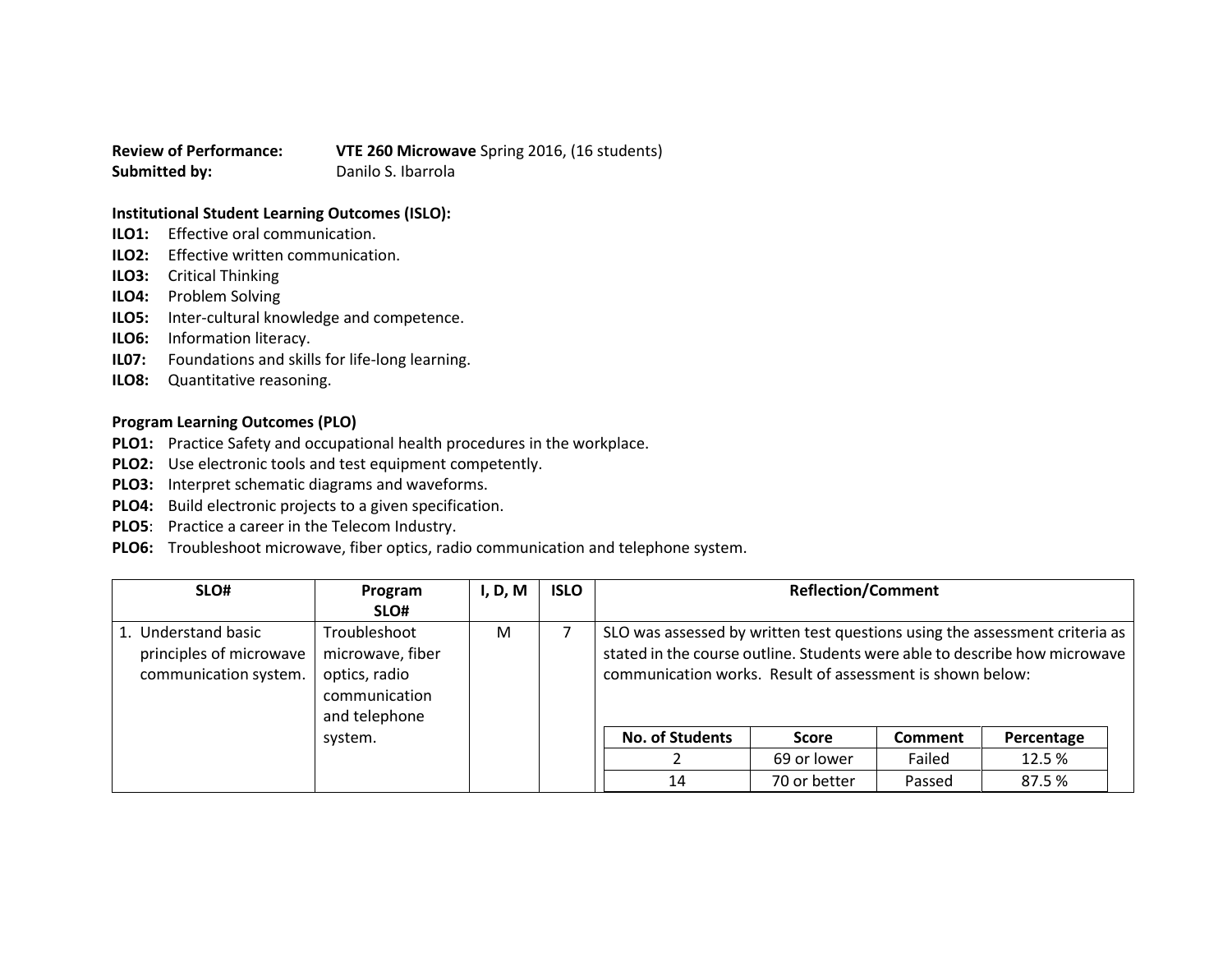|                                                                              |                                                                                                |   |                | Students need more time in hands-on and other practical procedure to<br>reach mastery level performance.                                                                                                                                                                                                                                                                                                        |              |                |                                                                          |
|------------------------------------------------------------------------------|------------------------------------------------------------------------------------------------|---|----------------|-----------------------------------------------------------------------------------------------------------------------------------------------------------------------------------------------------------------------------------------------------------------------------------------------------------------------------------------------------------------------------------------------------------------|--------------|----------------|--------------------------------------------------------------------------|
| 2. Demonstrate<br>understanding of<br>microwave transmitter<br>and receiver. | Troubleshoot<br>microwave, fiber<br>optics, radio<br>communication<br>and telephone            | M | $\overline{7}$ | SLO was assessed using hands-on experiment and written test questions<br>using the assessment criteria as stated in the course outline. Students were<br>using the NIDA trainers. Result of assessment is shown below:                                                                                                                                                                                          |              |                | able to describe the operation of the microwave transmitter and receiver |
|                                                                              | system.                                                                                        |   |                | <b>No. of Students</b>                                                                                                                                                                                                                                                                                                                                                                                          | <b>Score</b> | <b>Comment</b> | Percentage                                                               |
|                                                                              |                                                                                                |   |                | $\mathcal{P}$                                                                                                                                                                                                                                                                                                                                                                                                   | 69 or lower  | Failed         | 12.5%                                                                    |
|                                                                              |                                                                                                |   |                | 14                                                                                                                                                                                                                                                                                                                                                                                                              | 70 or better | Passed         | 87.5%                                                                    |
| 3. Identify waveguides<br>with other methods of<br>energy transfer.          | Troubleshoot<br>microwave, fiber<br>optics, radio<br>communication<br>and telephone<br>system. | M | $\overline{7}$ | reach mastery level performance.<br>SLO was assessed using hands-on experiment and written test questions<br>using the assessment criteria as stated in the course outline. Students were<br>able to compare different types of waveguides and explain its advantages<br>and disadvantages. They were also able to assemble a sample waveguide<br>made of cardboard paper. Result of assessment is shown below: |              |                |                                                                          |
|                                                                              |                                                                                                |   |                | <b>No. of Students</b>                                                                                                                                                                                                                                                                                                                                                                                          | <b>Score</b> | <b>Comment</b> | Percentage                                                               |
|                                                                              |                                                                                                |   |                | 1                                                                                                                                                                                                                                                                                                                                                                                                               | 69 or lower  | Failed         | 6.25%                                                                    |
|                                                                              |                                                                                                |   |                | 15                                                                                                                                                                                                                                                                                                                                                                                                              | 70 or better | Passed         | 93.75%                                                                   |
|                                                                              |                                                                                                |   |                | Students need more time in hands-on and other practical procedure to<br>reach mastery level performance.                                                                                                                                                                                                                                                                                                        |              |                |                                                                          |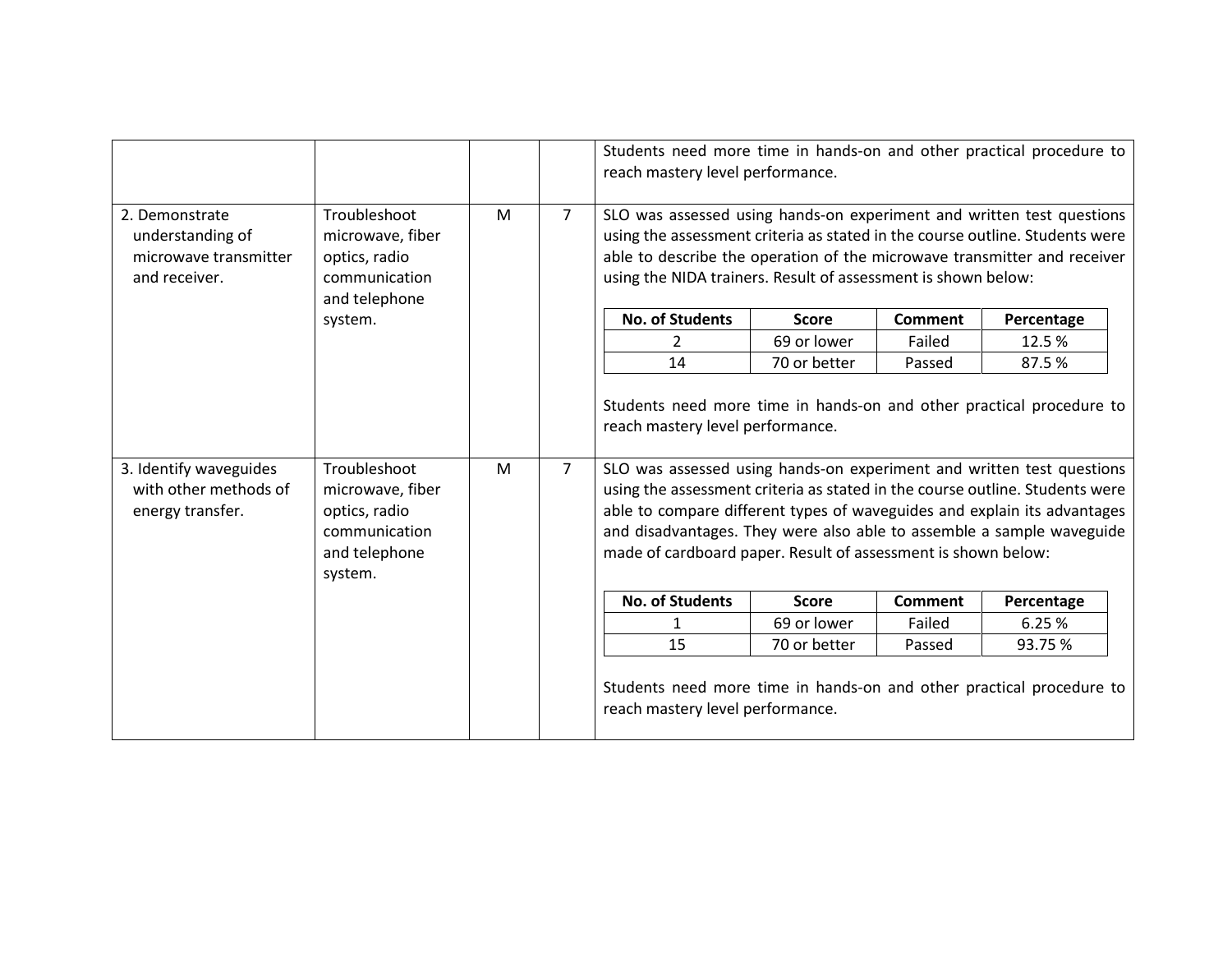| 4. Know transmission<br>devices and medium in<br>microwave<br>communication system. | Troubleshoot<br>microwave, fiber<br>optics, radio<br>communication<br>and telephone | M | $\overline{7}$ | SLO was assessed using hands-on experiment and written test questions<br>using the assessment criteria as stated in the course outline. Students were<br>able to describe the different types of antenna system and explain the<br>functions of its parts in microwave communication. Result of assessment is<br>shown below: |              |                |            |
|-------------------------------------------------------------------------------------|-------------------------------------------------------------------------------------|---|----------------|-------------------------------------------------------------------------------------------------------------------------------------------------------------------------------------------------------------------------------------------------------------------------------------------------------------------------------|--------------|----------------|------------|
|                                                                                     | system.                                                                             |   |                | <b>No. of Students</b>                                                                                                                                                                                                                                                                                                        | <b>Score</b> | <b>Comment</b> | Percentage |
|                                                                                     |                                                                                     |   |                | $\overline{2}$                                                                                                                                                                                                                                                                                                                | 69 or lower  | Failed         | 12.5%      |
|                                                                                     |                                                                                     |   |                | 14                                                                                                                                                                                                                                                                                                                            | 70 or better | Passed         | 87.5%      |
|                                                                                     |                                                                                     |   |                | Students need more time in hands-on and other practical procedure to<br>reach mastery level performance.                                                                                                                                                                                                                      |              |                |            |
| 5. Recognize the tube and                                                           | Troubleshoot                                                                        | M | $\overline{7}$ | SLO was assessed by written test questions using the assessment criteria as                                                                                                                                                                                                                                                   |              |                |            |
| semiconductor                                                                       | microwave, fiber                                                                    |   |                | stated in the course outline. Students were able differentiate vacuum tubes                                                                                                                                                                                                                                                   |              |                |            |
| microwave devices.                                                                  | optics, radio<br>communication<br>and telephone                                     |   |                | and semiconductor devices used in microwave communication. Result of<br>assessment is shown below:                                                                                                                                                                                                                            |              |                |            |
|                                                                                     | system.                                                                             |   |                | <b>No. of Students</b>                                                                                                                                                                                                                                                                                                        | <b>Score</b> | <b>Comment</b> | Percentage |
|                                                                                     |                                                                                     |   |                | $\mathbf{1}$                                                                                                                                                                                                                                                                                                                  | 69 or lower  | Failed         | 6.25 %     |
|                                                                                     |                                                                                     |   |                | 15                                                                                                                                                                                                                                                                                                                            | 70 or better | Passed         | 93.75 %    |
|                                                                                     |                                                                                     |   |                | Students need more time in hands-on and other practical procedure to<br>reach mastery level performance.                                                                                                                                                                                                                      |              |                |            |
| 6. Troubleshoot                                                                     | Troubleshoot                                                                        | M | $\overline{7}$ | SLO was assessed using hands-on experiment and written test questions                                                                                                                                                                                                                                                         |              |                |            |
| microwave transmitter                                                               | microwave, fiber                                                                    |   |                | using the assessment criteria as stated in the course outline. Students were                                                                                                                                                                                                                                                  |              |                |            |
| and receiver system.                                                                | optics, radio                                                                       |   |                | able to identify and localize fault in microwave transmitter and receiver.                                                                                                                                                                                                                                                    |              |                |            |
|                                                                                     | communication                                                                       |   |                | Result of assessment is shown below:                                                                                                                                                                                                                                                                                          |              |                |            |
|                                                                                     | and telephone                                                                       |   |                |                                                                                                                                                                                                                                                                                                                               |              |                |            |
|                                                                                     | system.                                                                             |   |                |                                                                                                                                                                                                                                                                                                                               |              |                |            |